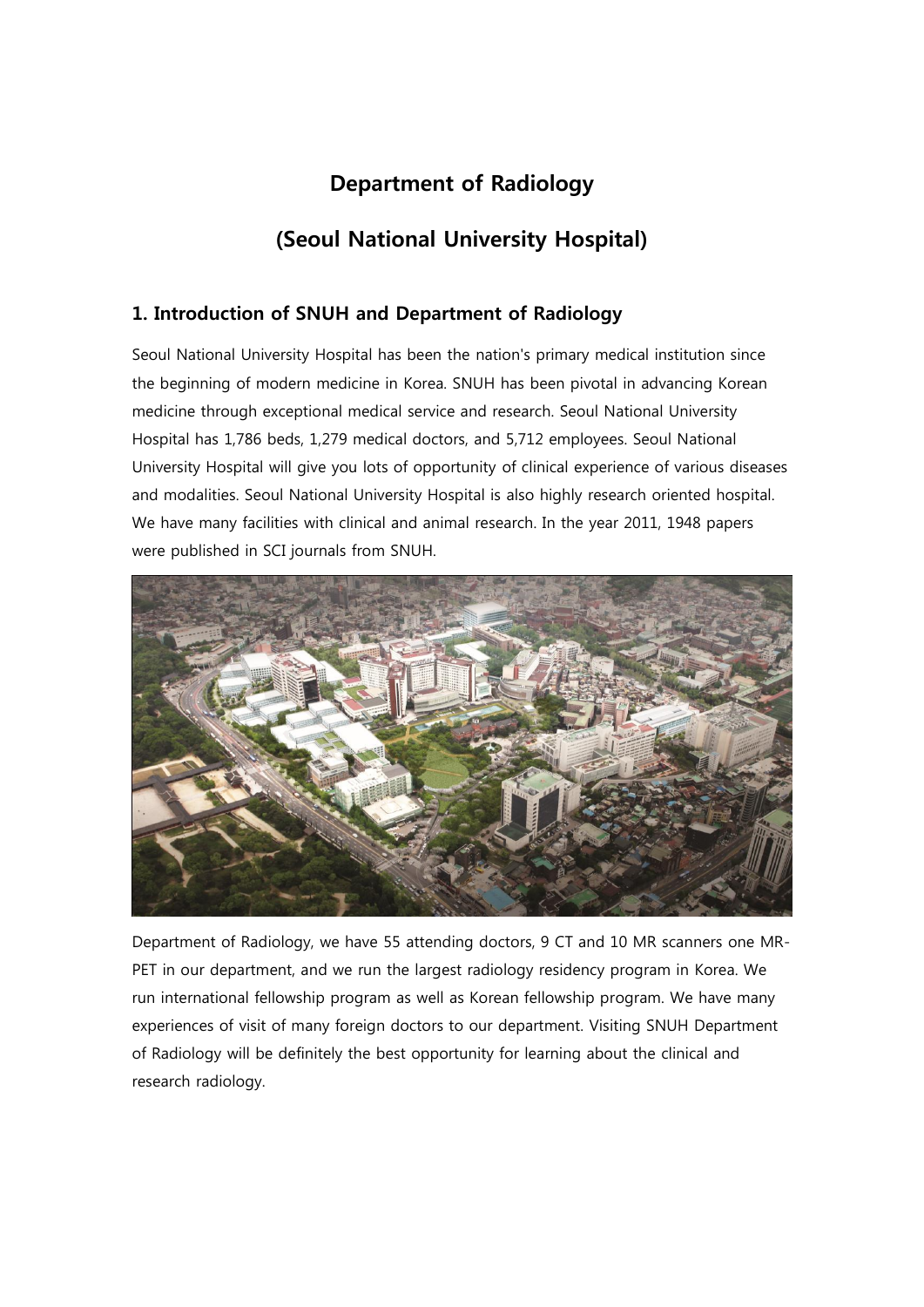## 2. International fellowship program

SNUH Department of Radiology has integrated international fellowship program in diverse subspecialty from clinical to basic animal research. The international fellow will attend clinical reading sessions and will has chance of making their own preliminary report as training, but the real clinical practice for patient care is limited due to medical license problem. This is issue now on the discussion in national medical license authorizing organization.



1) Duration: 1 weeks to 1 year learning program courses will be possible, the contents will depend on learning period. We recommend at least one month for imaging training. Three to 6 month training is recommended. For basic animal research training will need at least6 month period.

- 2) Education Fee : 6,000USD/month, for person
- 3) Training content in each subspecialty
	- i) Abdominal and genitourinary imaging

Reading of Liver MRI (50 cases preliminary reporting per month)

Reading of Biliary-pancreas MR (50 cases post-processing and preliminary reporting per month)

Reading of Pelvic MR (50 cases post-processing and preliminary reporting per month) Reading of Abdominal CT (100 cases post-processing and preliminary reporting per month) -- \* Preliminary report will be checked by an attending faculty radiologist and feedback will be given.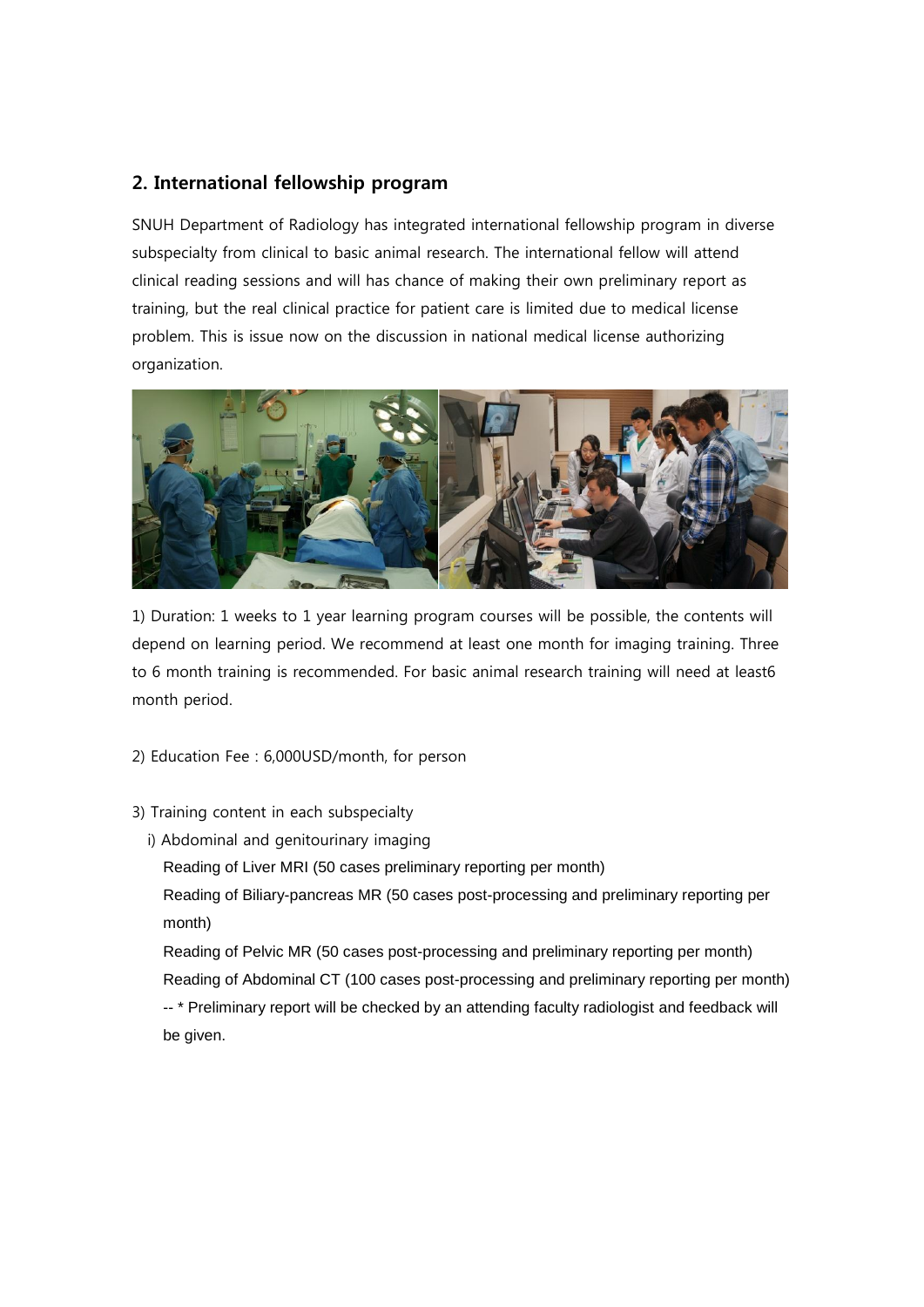Attending subspecialty conferences and inter-departments conferences (3time/week) Observation of nonvascular intervention and RF ablation (1 session / week) Attending research meetings (every week) Participating research work (1 subject/3 months) Observation of abdominal US including CEUS & elastography (1 session / week) Observation of OBGY US including fetal imaging (1 session /week) Reading and observation of prostate imaging including MR & US (1 session / week)

### ii) Chest Imaging

Reading of Chest CT (100 cases preliminary reporting per month)

-- \* Preliminary report will be checked by an attending faculty radiologist and feedback will be given.

Observation of nonvascular chest intervention (1 session / week) Attending journal review for recent publications (every week) Topic review for interesting subjects (every week) Attending subspecialty conferences and inter-department conferences (4 times/week)

Participating research work (1 subject/3 months)

### iii) Cardiovascular imaging

Reading of Coronary CT angiography (200 cases preliminary reporting per month) Reading of Cardiac MR (30 cases post-processing and preliminary reporting per month) Reading of vascular CT angiography (100 cases post-processing and preliminary reporting per month)

Reading of congenital cardiac CT and MR (50 cases 3D imaging reconstruction and preliminary reporting per month, 10 case of cardiac MR attending and preliminary reporting per month)

-- \* Preliminary report will be checked by an attending faculty radiologist and feedback will be given.

Review of heart specimen for anatomy training with a pathologist

Observation of cardiac MR scans for training of scanning ability (everyday)

Attending research meeting (every week)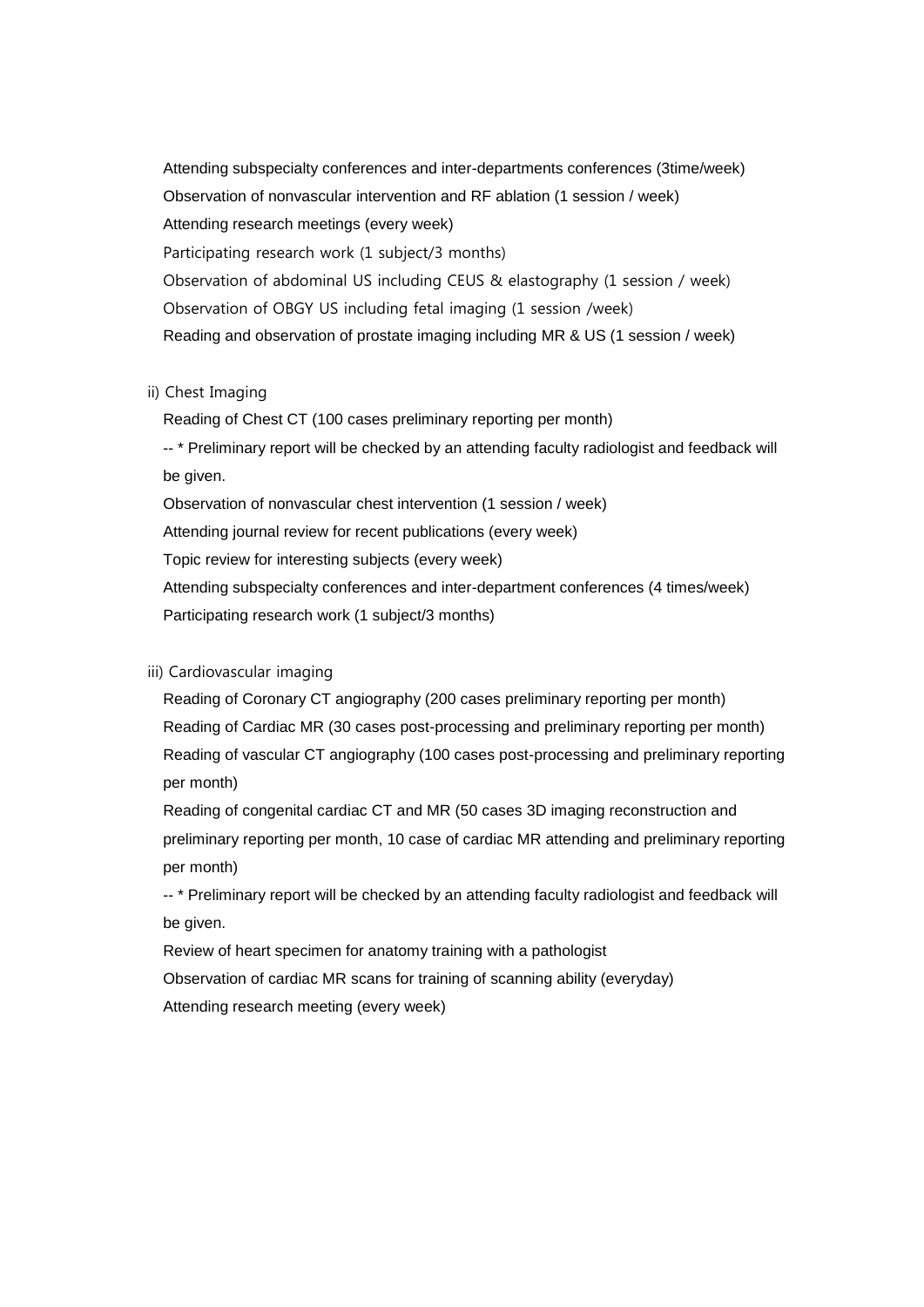Attending journal review for recent publications (every week) Topic review for interesting subjects (every week) Attending inter-department conferences (could be Korean) Doing clinical research and writing articles for publication (optional) Doing animal research and writing articles for publication (optional)

### iv) Breast Imaging

Reading of Breast MR (50 cases preliminary reporting per month) Reading of Digital Mammography (100 cases preliminary reporting per month) Observation of Routine Screening Breast US (150 cases per month) Observation of Preoperative Breast US with lesion localization (50 cases per month) Observation of MR guided intervention (2 session / week) Observation of US guided intervention (4 session / week) Observation of MG guided intervention (4 session / week) Attending research meeting (every week) Attending journal review for recent publications (every week) Attending inter-department conferences (could be Korean) Doing clinical research and writing articles for publication (optional)

#### v) Neuro imaging

Reading of Brain MR (200 cases preliminary reporting per month) Reading of Head and Neck MR (50 cases preliminary reporting per month) Reading of Brain CT (100 cases preliminary reporting per month) Reading of Head and Neck CT (100 cases preliminary reporting per month) Reading of Head and Neck USG (50 cases preliminary reporting per month) -- \* Preliminary report will be checked by an attending faculty radiologist and feedback will be given.

Attending subspecialty conferences and inter-departments conferences (5 times/week) Observation of head and neck intervention (RF ablation and PEIT) (1 session / week)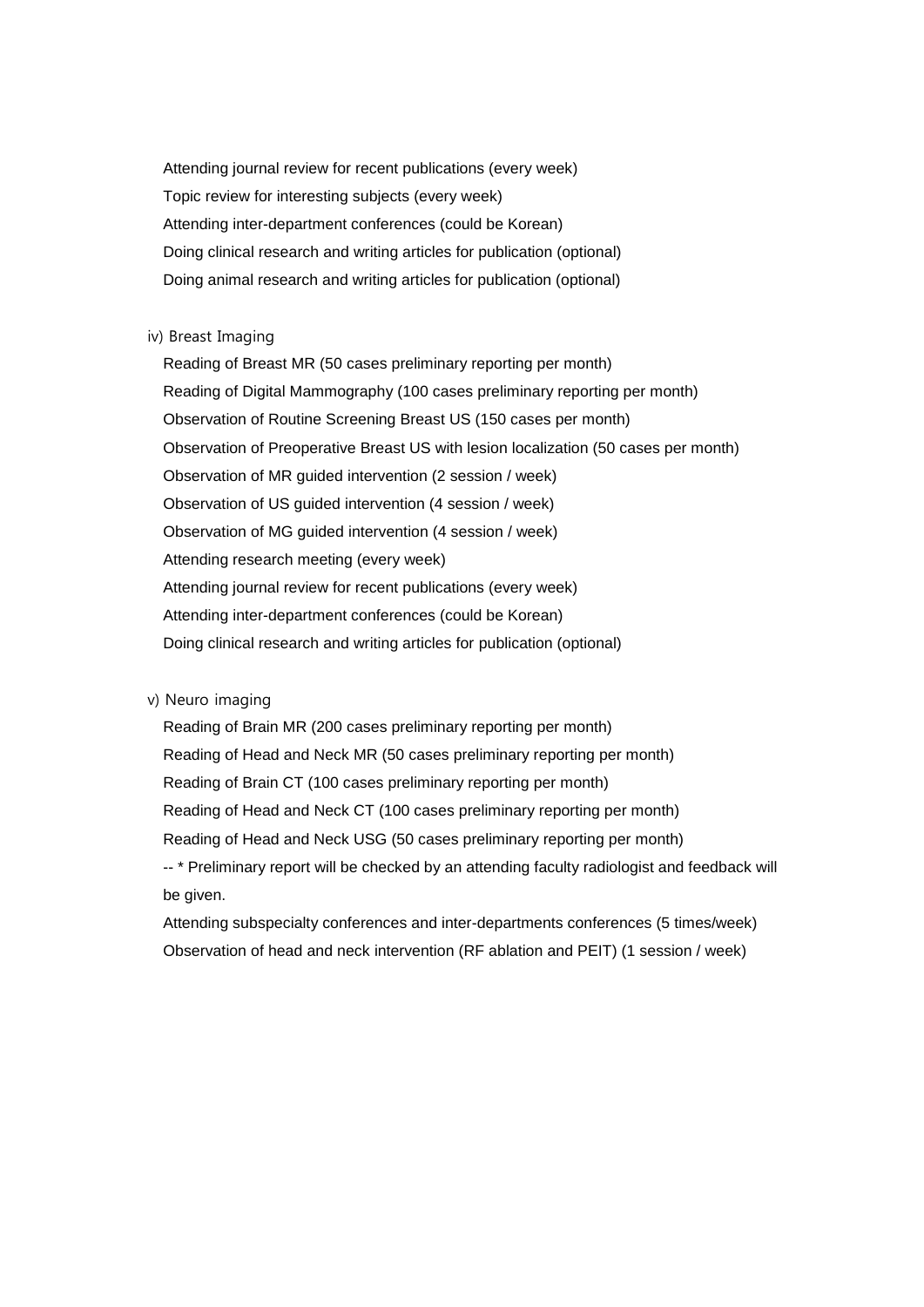Attending research meetings (every month)

Participating research work (1 subject/3 months)

#### vi) Pediatric Imaging

Reading of Pediatric Brain MR (50 cases preliminary reporting per month) Reading of Pediatric Abdomen CT/MR (30 cases preliminary reporting per month) -- \* Preliminary report will be checked by an attending faculty radiologist and feedback will be given. Observation of Pediatric US including NICU/PICU portable US (3 sessions / week) and Observation of Pediatric Cerebral angiography, Vascular or Nonvascular Intervention (1

session/week)

Attending journal review for recent publications and topic review for interested subjects (every week)

Attending subspecialty conferences (every other week) Attending inter-department conferences (5 times/week)

#### vii) Neurointervention

Observation of neurointerventional procedure

(About160-200 cases of TFCA and 50-60 cases endovascular procedure per month)

Case review of the neurointerventional procedure (everyday)

Review of the neuroangiographic anatomy

Attending inter-department conference (Neurovascular conference) (every week)

Attending neuroimaging & neurointerventional conference (every week)

Doing clinical research and writing article for publication (optional)

viii) Intervention

Observation of interventional procedure

(1000 cases of TACE for HCC and 50 cases vascular procedure including stent, EVAR per month)

Review of vascular anatomy

Attending inter-department conference (vascular surgery) (every other week)

Attending department interventional conference (every week)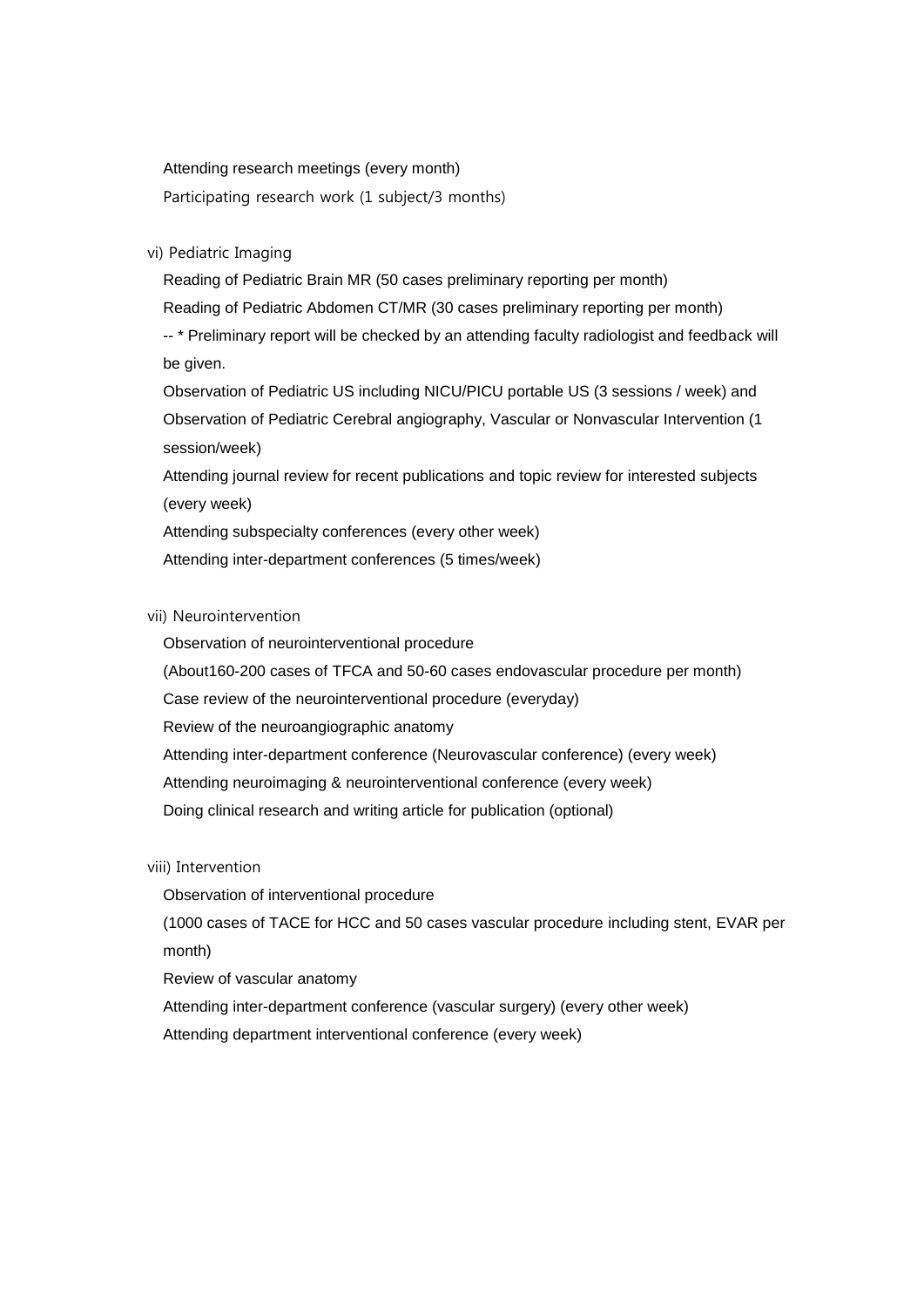Doing clinical research and writing article for publication (optional)

### 3. Faculty lists in SNUH Department of Radiology

#### Name, Position, Section

Joon Koo Han, Professor, Abdomen Jeong Min Lee, Professor, Abdomen Jae Young Lee, Professor, Abdomen Se Hyung Kim, Associate Professor, Abdomen Kim Jung Hoon, Associate Professor, Abdomen Jeong Hee Yoon, Associate Professor, Abdomen Joo Ijin, Assistant Professor, Abdomen DongHo Lee, Assistant Professor, Abdomen Su Joa Ahn, Assistant Professor, Abdomen Won Chang, Instructor, Abdomen

Jin Mo Goo, Professor, Chest Chang Hyun Lee, Associate Professor, Chest Hyun Ju Lee, Associate Professor, Chest Chang Min Park, Assistant Professor, Chest Soon Ho Yoon, Assistant Professor, Chest Hyun-ju Lim, Assistant Professor, Chest Jin Young Yoo, Assistant Professor, Chest

Whal Lee, Associate Professor, Cardiovascular Eun-Ah Park, Associate Professor, Cardiovascular

Woo-Kyung Moon, Professor, Breast Nariya Cho, Associate Professor, Breast Jung Min Chang, Assistant Professor, Breast Su Hyun Lee, Assistant Professor, Breast Soo Yeon Kim, Assistant Professor, Breast Soo Yeon Kim, Assistant Professor, Breast Sung Ui Shin, Assistant Professor, Breast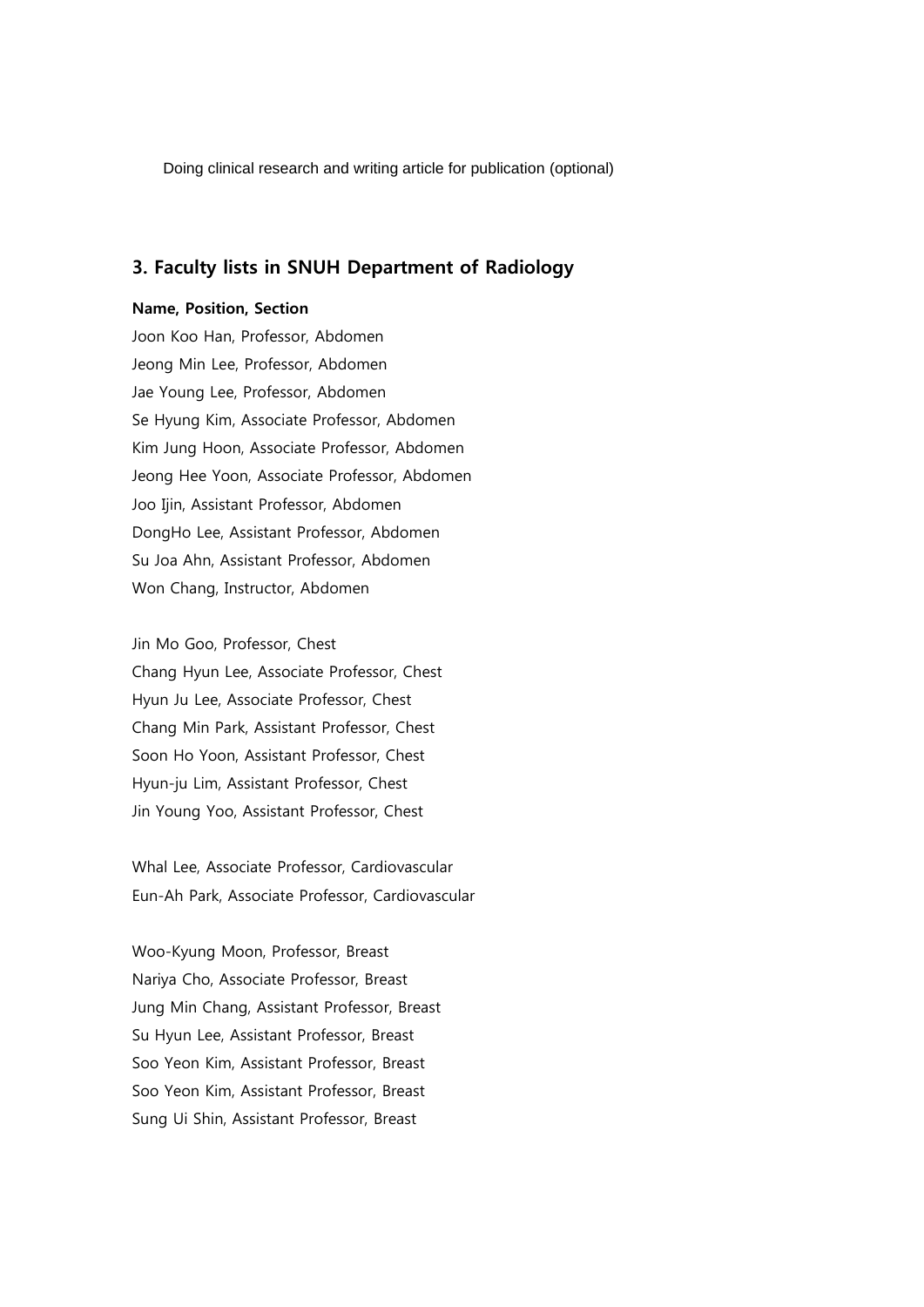Hwan Jun Jae, Associate Professor, Emergency Radiology Cheong Il Shin, Assistant Professor, Emergency Radiology

Seung Hyup Kim, Professor, Genitourinary Jeong Yeon Cho, Professor, Genitourinary Sang Youn Kim, Assistant Professor, Genitourinary

Jin-Wook Chung, Professor, Intervention Hyo-Cheol Kim, Assistant Professor, Intervention Saebeom Hur, Assistant Professor, Intervention Myungsu Lee, Assistant Professor, Intervention

Sung Hwan Hong, Associate Professor, Musculoskeletal Ja-Young Choi, Assistant Professor, Musculoskeletal Hye Jin Yoo, Assistant Professor, Musculoskeletal Hee Dong Chae, Instructor, Musculoskeletal

Chul-Ho Sohn, Professor, Neuro & Thyroid Ji Hoon Kim, Associate Professor, Neuro & Thyroid Seung Hong Choi, Assistant Professor, Neuro & Thyroid Tae Jin Yun, Assistant Professor, Neuro & Thyroid Koung Mi Kang, Assistant Professor, Neuro & Thyroid Roh-Eul Yoo, Assistant Professor, Neuro & Thyroid

Moon Hee Han, Professor, Neurointervention Young Dae Cho, Associate Professor, Neurointervention

In-One Kim, Professor, Pediatrics Woo-Sun Kim, Professor, Pediatrics Jung-Eun Cheon, Associate Professor, Pediatrics Young Hun Choi, Assistant Professor, Pediatrics

Jong-Hyo Kim, Professor, MR Research HyeonJin Kim, Associate Professor, MR Research In Chan Song, Professor, MR Research